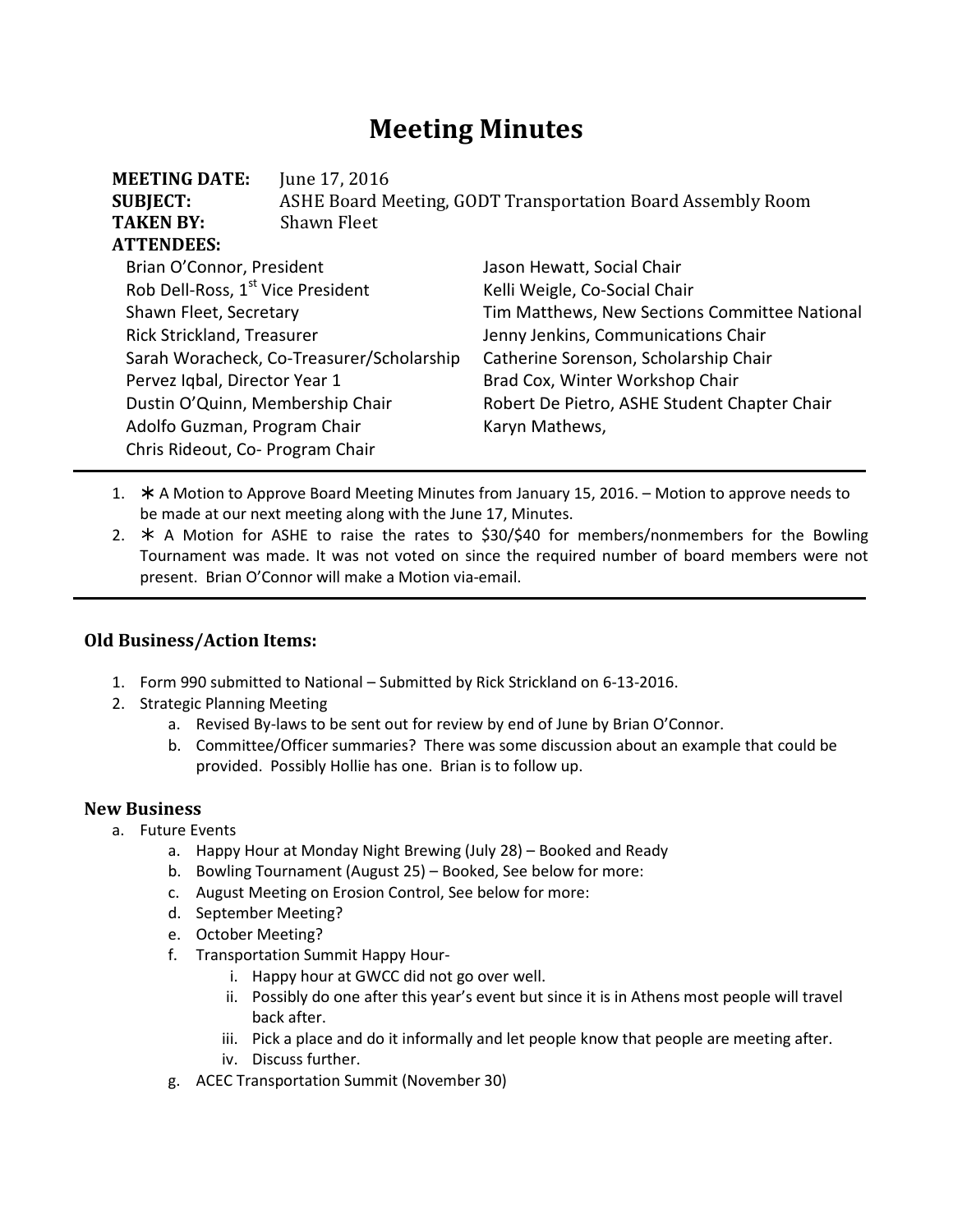## Page 2 Meeting Minutes June 17, 2016, GODT Transportation Board Assembly Room ASHE Board Meeting

- h. New Officers/Committee Chairs, See list below.
	- i. Brian introduced Chris Rideout, Co- Program Chair & Brad Cox, Winter Workshop Chair
	- ii. Ron is to take over Regional Rep for Michael Bywaletz, since he has moved.

Committee Reports (as needed):

- 1. Nominating Committee (Ron), No Report
- 2. Social Committee Report (Jason Hewatt)
	- a. July 28<sup>th</sup> Happy Hour at Monday Night Brewing, Booked.
	- b. August  $25<sup>th</sup>$  Bowling Tournament, Lined up and booked. Meeting in July for more info. Need to start Sponsorship calls.
	- c. December 1 Holiday Social (Investigate additional caterer)
		- i. Need to verify Date
		- ii. Also need to get a catering quote from an alternative caterer to avoid audit issues.
- 3. Golf Committee Report (Ashley)
	- a. Wrap-up No Report
- 4. Program Committee (Adolfo/Chris)
	- a. August Meeting Thursday August  $18<sup>th</sup>$  Pending approval.
		- i. Adolfo has proposed T. Luke Owens from the NPDES Training Institute
		- ii. He cannot make it on our typical third Friday of the month (August  $19^{th}$ )
		- iii. He can make it on Thursday August  $18<sup>th</sup>$  or do in October.
	- b. September Meeting joint with GA Tech student chapter?
	- c. October Meeting Still need speaker and location
	- d. Transportation Summit is November  $30<sup>th</sup>$  in Athens, GA See discussion points above.
- 5. Budget (Rick/Sarah) Budget Report Attached.
	- a. 2015-16 Budget Review Ongoing
	- b. Additional Budget Items Discussed:
		- i. Cost of lunches at Box Lunches at GDOT and Maggiano's Lunch is overall losing money
		- ii. The board needs to reassess programs and fee and present a proposal to catch up on funds.
		- iii. Combine Scholarship Accounts.
		- iv. Need to adjust the 2017 Winter Workshop Estimate lower (approx. \$500).
		- v. Look into what we should have been paid versus what we were paid.
- 6. ASHE Membership Committee Report (Shawn Mindy and Dustin)
	- a. ASHE Renewal announcement will be ready to send out week of June 27<sup>th</sup>.
	- b. Discussed locking down bowling for renewed members only.
	- c. Possibly add an incentive to renew.
- 7. Winter Workshop Committee Report (Brad and Lindsey)
	- a. Received a check for \$1,500 for this years event.
	- b. Next event location will be in either Columbus or Brasstown Valley.
- 8. ASHE Website (Granados) Mindy is Updating the website with increased functionality. Should be ready for Bowling. Let Mindy know if you'd like to see anything.
- 9. Scholarship Committee Report (Catherine)
	- a. McGee Scholarship winner to be awarded at the joint September meeting
	- b. We received seven applicants.
- 10. National Representative Report (Notes from Tim)
	- a. Committee Reviews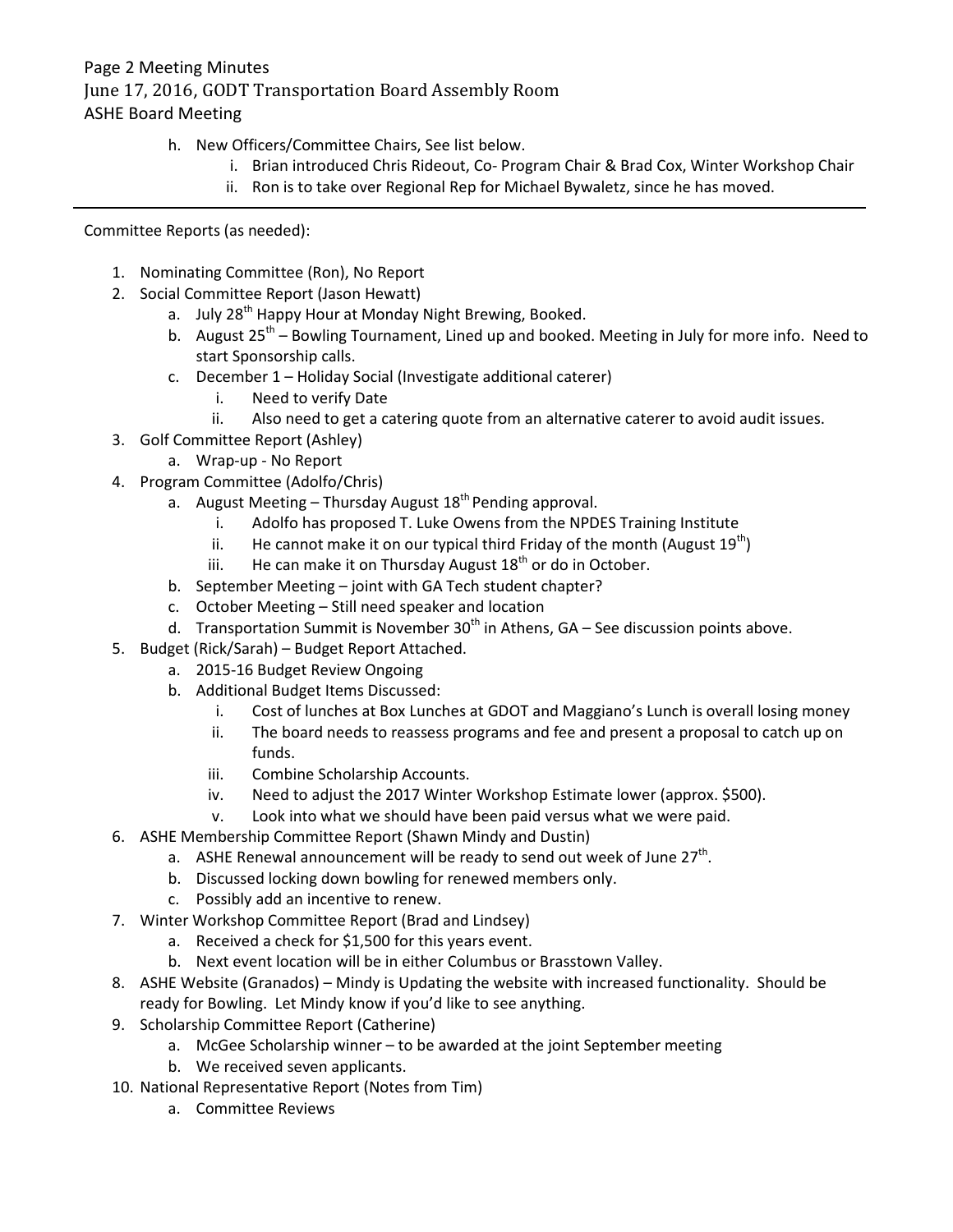## Page 3 Meeting Minutes June 17, 2016, GODT Transportation Board Assembly Room ASHE Board Meeting

- b. Looking to push down so that National takes a smaller roll
- c. It is encourage that our board work with the regional board to help new sections.
- d. Possibly startup a mini regional conference.
- 11. Georgia Engineers Alliance (Ron) No Report
- 12. Communications (Jenny)
	- a. Magazine articles deadline for the Scanner is coming up but we have an Article from Ron.
	- b. Jenny needs better pictures from the National Conference.
- 13. Student Chapter (Robert) April Gadsby is the new president
	- a. September  $22^{nd}$ , possible joint meeting.
	- b. Then hold a tailgate event at like 3 or 4 O'clock. GT playing Clemson at 7:00 PM.
- 14. Regional (Ron)
	- a. Regional Conference Update
- 15. National Technical Rep (Mindy)
	- a. GA Section Cloud storage

### **Next scheduled board meeting will be following August or September Meetings?**

### **2015-2016 ASHE Georgia Chapter Officers**

| President<br>Brian O'Connor<br>brian.oconnor@tylin.com<br>1 <sup>st</sup> Vice President<br>Rob Dell-Ross<br>rdellross@roswellgov.com<br>2 <sup>nd</sup> Vice President<br><b>Mindy Sanders</b><br>mindy.sanders@loweengineers.com<br>Shawn Fleet<br>sfleet@heath-lineback.com<br>Secretary<br>Sarah Worachek<br>sarah worachek@gspnet.com<br>Treasurer<br>Michael Bywaletz<br>Past President<br>michael bywaletz@gspnet.com<br>piqbal@HNTB.com<br>Director Year 1<br>Pervez Iqbal<br><b>Holly Bauman</b><br>holly.bauman@tylin.com<br>Director Year 2<br>Scott Jordan<br>Director Year 3<br>sjordan@seengineering.com |  |
|------------------------------------------------------------------------------------------------------------------------------------------------------------------------------------------------------------------------------------------------------------------------------------------------------------------------------------------------------------------------------------------------------------------------------------------------------------------------------------------------------------------------------------------------------------------------------------------------------------------------|--|
|                                                                                                                                                                                                                                                                                                                                                                                                                                                                                                                                                                                                                        |  |
|                                                                                                                                                                                                                                                                                                                                                                                                                                                                                                                                                                                                                        |  |
|                                                                                                                                                                                                                                                                                                                                                                                                                                                                                                                                                                                                                        |  |
|                                                                                                                                                                                                                                                                                                                                                                                                                                                                                                                                                                                                                        |  |
|                                                                                                                                                                                                                                                                                                                                                                                                                                                                                                                                                                                                                        |  |
|                                                                                                                                                                                                                                                                                                                                                                                                                                                                                                                                                                                                                        |  |
|                                                                                                                                                                                                                                                                                                                                                                                                                                                                                                                                                                                                                        |  |
|                                                                                                                                                                                                                                                                                                                                                                                                                                                                                                                                                                                                                        |  |
|                                                                                                                                                                                                                                                                                                                                                                                                                                                                                                                                                                                                                        |  |
| <b>Committee Chairs</b>                                                                                                                                                                                                                                                                                                                                                                                                                                                                                                                                                                                                |  |
| National Rep<br>Nikki Reutlinger<br>nicole.reutlinger@atkinsglobal.com                                                                                                                                                                                                                                                                                                                                                                                                                                                                                                                                                 |  |
| <b>Regional Vice President</b><br>Ron Osterloh<br>osterlohr@pondco.com                                                                                                                                                                                                                                                                                                                                                                                                                                                                                                                                                 |  |
| Ron Osterloh<br><b>Regional Rep/Nominating Committee</b>                                                                                                                                                                                                                                                                                                                                                                                                                                                                                                                                                               |  |
| osterlohr@pondco.com                                                                                                                                                                                                                                                                                                                                                                                                                                                                                                                                                                                                   |  |
| <b>Tim Matthews</b><br>New Sections Committee (Nat'l)<br>tmatthews@dot.ga.gov                                                                                                                                                                                                                                                                                                                                                                                                                                                                                                                                          |  |
| Social Chair<br>Jason Hewatt<br>Jason.hewattt@lehighhanson.com                                                                                                                                                                                                                                                                                                                                                                                                                                                                                                                                                         |  |
| Social Co-Chair<br>Kelli Weigle<br>kweigle@thcinc.net                                                                                                                                                                                                                                                                                                                                                                                                                                                                                                                                                                  |  |
| Adolfo Guzman<br>aguzman@clarkpatterson.com<br>Program Chair                                                                                                                                                                                                                                                                                                                                                                                                                                                                                                                                                           |  |
| Program Co-Chair<br><b>Chris Rideout</b><br>crideout@croyengineering.com                                                                                                                                                                                                                                                                                                                                                                                                                                                                                                                                               |  |
| Membership Chair<br>Dustin O'Quinn<br>DOQuinn@HNTB.com                                                                                                                                                                                                                                                                                                                                                                                                                                                                                                                                                                 |  |
| Scholarship Chair<br>Catherine Sorenson<br>catherine.sorenson@tylin.com                                                                                                                                                                                                                                                                                                                                                                                                                                                                                                                                                |  |
| <b>Student Chapter Chair</b><br>Robert DePietro<br>Robert.depietro@tylin.com                                                                                                                                                                                                                                                                                                                                                                                                                                                                                                                                           |  |
| Winter Workshop Chair<br>bcox@ClarkPatterson.com<br><b>Brad Cox</b>                                                                                                                                                                                                                                                                                                                                                                                                                                                                                                                                                    |  |